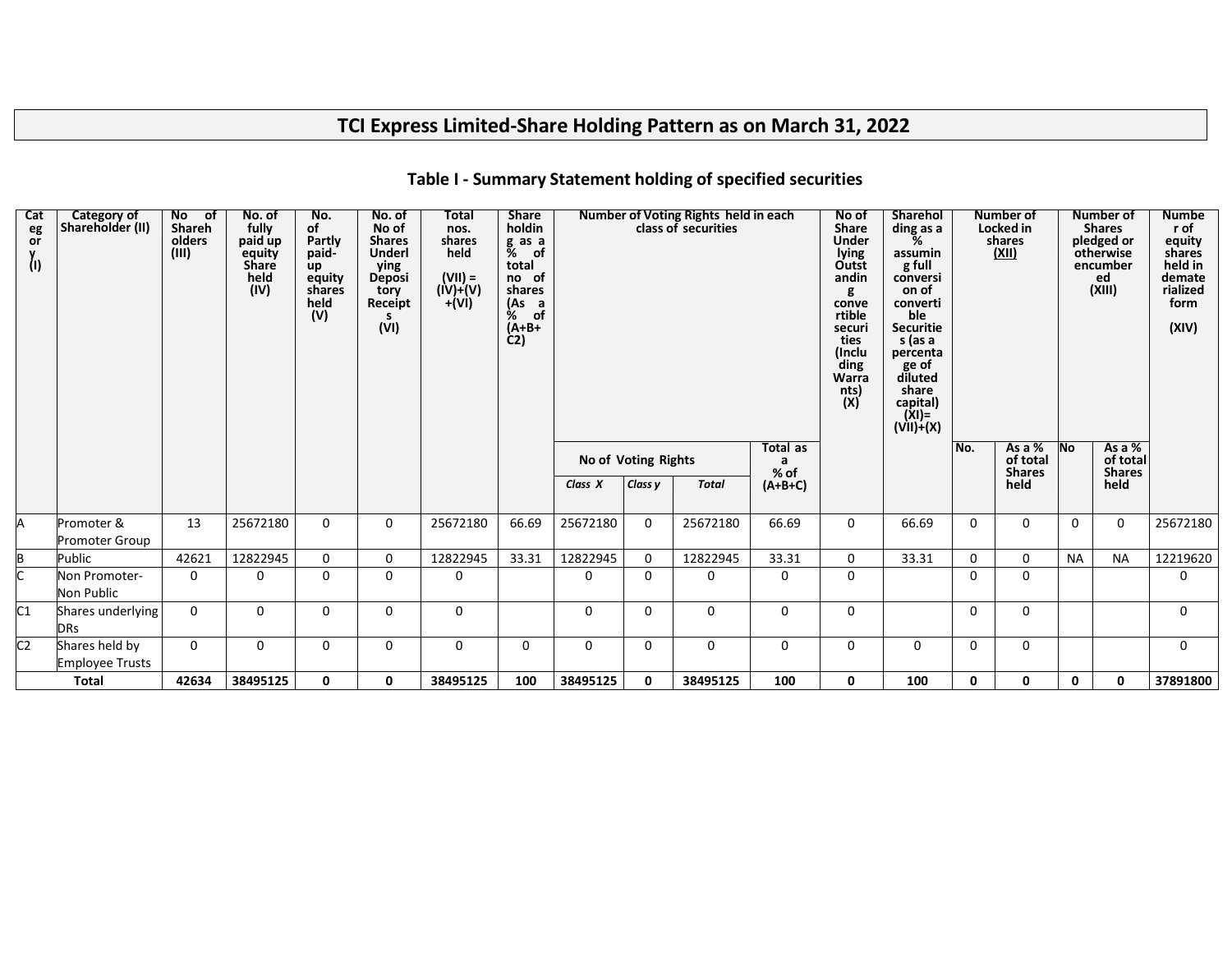| Categ Category & Name No of             |                  | No of fully No. of |                     | No of                                                | Total No of Sharehol Number of Voting Rights held in each |                       |                            |                      |          |               | No of                 | Shareholding Number of                                           |             |               |               | Number of     | <b>Number</b><br>of equity |
|-----------------------------------------|------------------|--------------------|---------------------|------------------------------------------------------|-----------------------------------------------------------|-----------------------|----------------------------|----------------------|----------|---------------|-----------------------|------------------------------------------------------------------|-------------|---------------|---------------|---------------|----------------------------|
| ory (I) of the                          | Sharehol paid up |                    | Partly              | <b>Shares</b>                                        | Shares Heldding as a class of securities                  |                       |                            |                      |          |               | <b>Shares</b>         | as a %                                                           | Locked in   |               | <b>Shares</b> |               | shares                     |
| Shareholder(II)                         | ders (IV) equity | shares held equity |                     | paid-up Underlying VII=(IV+V+V% of<br>Depository II) |                                                           |                       | (IX)                       |                      |          |               |                       | underlying assuming full Shares<br>Outstandi conversion of (XII) |             |               | otherwise     | pledged or    | held in<br>demateria       |
|                                         |                  | (IV)               | shares              | <b>Receipts</b>                                      |                                                           | total no<br>of shares | <b>No of Voting Rights</b> |                      |          | Total as      |                       | convertible                                                      |             |               |               | encumbered    | lized form                 |
|                                         |                  |                    | held                | (VI)                                                 |                                                           | (calculat             |                            |                      |          | a % of        | ng                    | convertibl Securities (as                                        |             |               | (XIII)        |               | (XIV)                      |
|                                         |                  |                    | (V)                 |                                                      |                                                           | ed as per Class X     |                            | <b>Class Y Total</b> |          | Total         |                       | a percentage No.                                                 |             | As a % No.    |               | As a %        |                            |
|                                         |                  |                    |                     |                                                      |                                                           | SCRR,                 |                            |                      |          | <b>Voting</b> | securities of diluted |                                                                  |             | $\mathsf{of}$ |               | of total      |                            |
|                                         |                  |                    |                     |                                                      |                                                           | 1957                  |                            |                      |          | rights        |                       | (Including share capital)                                        |             | total         |               | <b>Shares</b> |                            |
|                                         |                  |                    |                     |                                                      |                                                           | (VIII)                |                            |                      |          |               |                       | Warrants) XI= (VII)+(X)                                          |             | <b>Shares</b> |               | held          |                            |
|                                         |                  |                    |                     |                                                      |                                                           | As a % of             |                            |                      |          |               | (X)                   | As a % of                                                        |             | held          |               |               |                            |
|                                         |                  |                    |                     |                                                      |                                                           | $(A+B+C2$             |                            |                      |          |               |                       | $(A+B+C2)$                                                       |             |               |               |               |                            |
| Indian                                  | $\Omega$         | $\Omega$           | $\Omega$            | 0                                                    | $\Omega$                                                  | 0                     | $\Omega$                   | $\Omega$             | $\Omega$ | $\Omega$      | $\Omega$              | $\Omega$                                                         | $\Omega$    | $\mathbf{0}$  | $\mathbf{0}$  | $\mathbf{0}$  | 0                          |
| Individuals/Hindu<br>undivided Family   | 11               | 5969878            | $\mathbf 0$         | 0                                                    | 5969878                                                   | 15.51                 | 5969878                    | 0                    | 5969878  | 15.51         | $\mathbf 0$           | 15.51                                                            | $\mathbf 0$ | $\mathbf 0$   | $\mathbf 0$   | $\mathbf 0$   | 5969878                    |
| <b>DHARMPAL</b><br><b>AGARWAL - HUF</b> | $\mathbf{1}$     | 1019878            | $\mathbf 0$         | $\mathbf 0$                                          | 1019878                                                   | 2.65                  | 1019878                    | 0                    | 1019878  | 2.65          | $\mathbf 0$           | 2.65                                                             | 0           | $\mathbf 0$   | $\mathbf 0$   | $\mathbf 0$   | 1019878                    |
| <b>VINEET AND</b><br>SONS - HUF         | 1                | 10382              | 0                   | 0                                                    | 10382                                                     | 0.03                  | 10382                      | 0                    | 10382    | 0.03          | $\mathbf 0$           | 0.03                                                             | 0           | 0             | 0             | 0             | 10382                      |
| <b>VINEET AGARWAL</b>                   | 1                | 993497             | 0                   | $\mathbf 0$                                          | 993497                                                    | 2.58                  | 993497                     | 0                    | 993497   | 2.58          | 0                     | 2.58                                                             | 0           | $\mathbf 0$   | 0             | $\mathbf 0$   | 993497                     |
| DHARMPAL                                | $\mathbf{1}$     | 419314             | $\Omega$            | $\Omega$                                             | 419314                                                    | 1.09                  | 419314                     | $\Omega$             | 419314   | 1.09          | $\Omega$              | 1.09                                                             | $\Omega$    | $\mathbf{0}$  | $\mathbf 0$   | $\mathbf{0}$  | 419314                     |
| AGARWAL                                 |                  |                    |                     |                                                      |                                                           |                       |                            |                      |          |               |                       |                                                                  |             |               |               |               |                            |
| <b>CHANDER</b><br>AGARWAL               | $\mathbf{1}$     | 917131             | $\mathbf{0}$        | $\Omega$                                             | 917131                                                    | 2.38                  | 917131                     | 0                    | 917131   | 2.38          | $\Omega$              | 2.38                                                             | $\Omega$    | $\Omega$      | $\mathbf{0}$  | $\Omega$      | 917131                     |
| PRIYANKA<br><b>AGARWAL</b>              | $\mathbf{1}$     | 972604             | $\Omega$            | $\Omega$                                             | 972604                                                    | 2.53                  | 972604                     | 0                    | 972604   | 2.53          | $\Omega$              | 2.53                                                             | $\Omega$    | $\Omega$      | $\mathbf 0$   | $\Omega$      | 972604                     |
| <b>URMILA</b><br>AGARWAL                | $\mathbf{1}$     | 925295             | $\mathbf{0}$        | $\mathbf 0$                                          | 925295                                                    | 2.40                  | 925295                     | $\mathbf{0}$         | 925295   | 2.40          | $\Omega$              | 2.40                                                             | $\Omega$    | $\Omega$      | $\mathbf{0}$  | $\mathbf{0}$  | 925295                     |
| CHANDRIMA<br>AGARWAL                    | $\mathbf{1}$     | 370528             | $\Omega$            | $\Omega$                                             | 370528                                                    | 0.96                  | 370528                     | $\Omega$             | 370528   | 0.96          | $\Omega$              | 0.96                                                             | $\Omega$    | $\mathbf{0}$  | $\mathbf{0}$  | $\Omega$      | 370528                     |
| <b>VIHAAN</b><br><b>AGARWAL</b>         | $\mathbf{1}$     | 172166             | $\Omega$            | $\Omega$                                             | 172166                                                    | 0.45                  | 172166                     | $\Omega$             | 172166   | 0.45          | $\Omega$              | 0.45                                                             | $\Omega$    | $\Omega$      | $\mathbf{0}$  | $\Omega$      | 172166                     |
| NAV AGARWAL                             | $\mathbf{1}$     | 169083             | $\mathsf{O}\xspace$ | $\pmb{0}$                                            | 169083                                                    | 0.44                  | 169083                     | $\Omega$             | 169083   | 0.44          | $\Omega$              | 0.44                                                             | $\Omega$    | $\Omega$      | 0             | $\mathbf{0}$  | 169083                     |
| <b>CHANDER AND</b><br>SONS-HUF          | $\Omega$         | 0                  | $\mathbf 0$         | 0                                                    | 0                                                         | 0                     | 0                          | 0                    | 0        | 0             | $\Omega$              | $\mathbf 0$                                                      | $\Omega$    | $\mathbf 0$   | $\mathbf 0$   | $\mathbf 0$   | 0                          |
| Central                                 | $\mathbf 0$      | 0                  | 0                   | 0                                                    | 0                                                         | 0                     | 0                          | $\Omega$             | 0        | 0             | $\mathbf{0}$          | $\mathbf 0$                                                      | 0           | $\Omega$      | 0             | $\mathbf 0$   | 0                          |
| Government/                             |                  |                    |                     |                                                      |                                                           |                       |                            |                      |          |               |                       |                                                                  |             |               |               |               |                            |
| State                                   |                  |                    |                     |                                                      |                                                           |                       |                            |                      |          |               |                       |                                                                  |             |               |               |               |                            |
| Government(s)                           |                  |                    |                     |                                                      |                                                           |                       |                            |                      |          |               |                       |                                                                  |             |               |               |               |                            |
| Financial<br>Institutions/Banks         | $\Omega$         | $\Omega$           | $\mathbf 0$         | $\Omega$                                             | 0                                                         | $\mathbf 0$           | $\mathbf 0$                | 0                    | $\Omega$ | $\Omega$      | $\Omega$              | $\mathbf{0}$                                                     | 0           | $\mathbf 0$   | $\mathbf 0$   | $\mathbf{0}$  | 0                          |
| Any Other<br>(specify)                  | $\Omega$         | 0                  | $\mathbf 0$         | 0                                                    | 0                                                         | 0                     | 0                          | 0                    | 0        | 0             | 0                     | $\mathbf 0$                                                      | 0           | $\mathbf{0}$  | 0             | $\mathbf 0$   | 0                          |

# **Table II - Statement showing shareholding pattern of the Promoter and Promoter Group**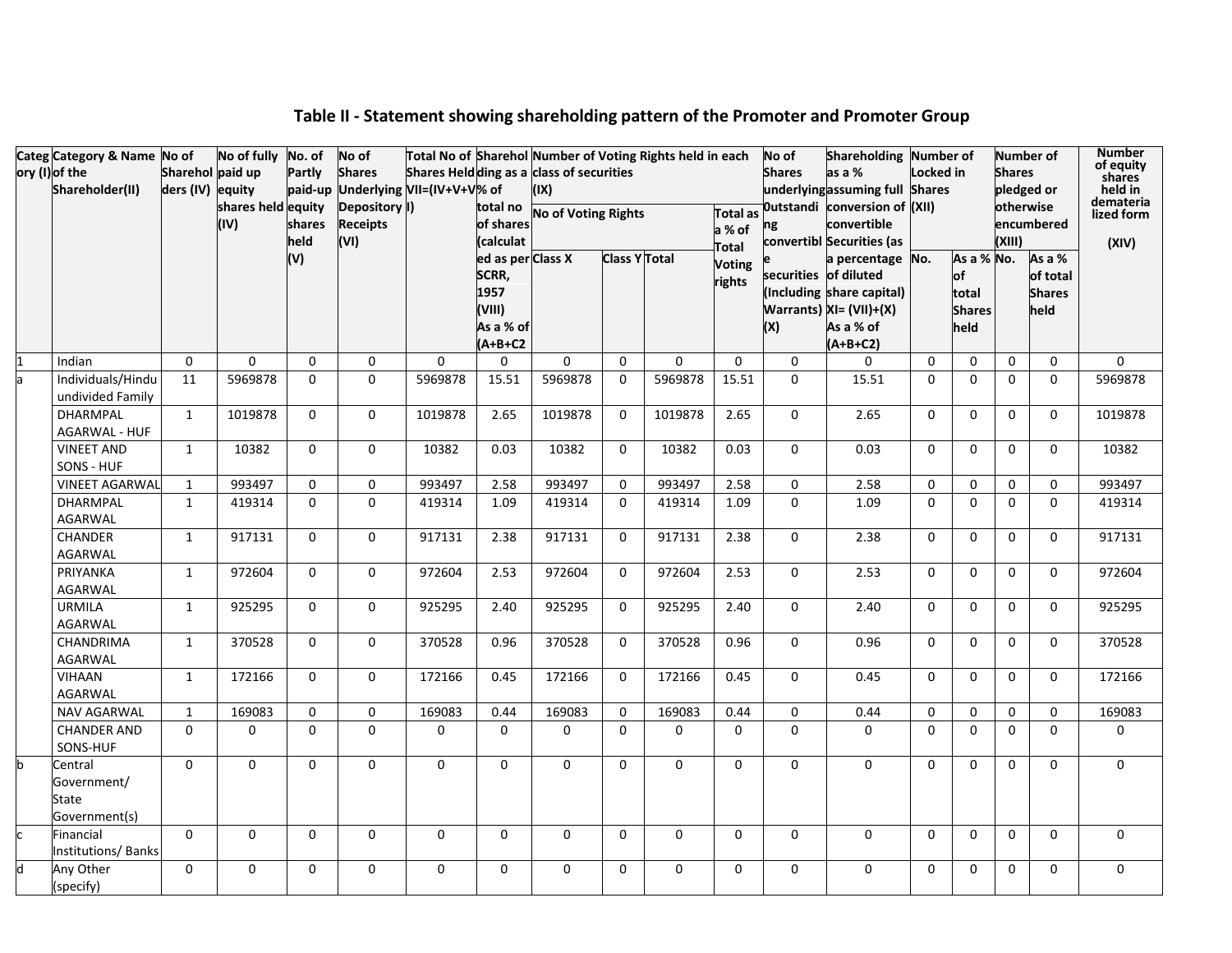|   | <b>Bodies Corporate</b>                                                  | $\overline{2}$ | 17214805 | $\mathbf{0}$ | $\Omega$ | 17214805 | 44.72    | 17214805 | $\Omega$     | 17214805 | 44.72    | $\Omega$     | 44.72       | 0            | $\mathbf{0}$ | $\Omega$     | $\Omega$ | 17214805    |
|---|--------------------------------------------------------------------------|----------------|----------|--------------|----------|----------|----------|----------|--------------|----------|----------|--------------|-------------|--------------|--------------|--------------|----------|-------------|
|   | <b>TCI EXIM PRIVATE</b><br>LIMITED                                       | $\mathbf{1}$   | 156572   | $\mathbf 0$  | 0        | 156572   | 0.41     | 156572   | $\Omega$     | 156572   | 0.41     | 0            | 0.41        | $\Omega$     | 0            | $\Omega$     | 0        | 156572      |
|   | <b>BHORUKA</b><br><b>EXPRESS</b><br>CONSOLIDATED<br>LIMITED              | $\mathbf{1}$   | 17058233 | $\mathbf{0}$ | 0        | 17058233 | 44.31    | 17058233 | $\Omega$     | 17058233 | 44.31    | $\Omega$     | 44.31       | $\Omega$     | $\mathbf 0$  | $\Omega$     | $\Omega$ | 17058233    |
|   | <b>Partnership Firms</b>                                                 | $\mathbf{1}$   | 2487497  | $\mathbf{0}$ | 0        | 2487497  | 6.46     | 2487497  | $\Omega$     | 2487497  | 6.46     | $\mathbf{0}$ | 6.46        | $\Omega$     | $\mathbf 0$  | $\mathbf 0$  | 0        | 2487497     |
|   | <b>DHARMPAL</b><br><b>AGARWAL - TCI</b><br><b>TRADING</b>                | $\mathbf{1}$   | 2487497  | $\Omega$     | $\Omega$ | 2487497  | 6.46     | 2487497  | $\Omega$     | 2487497  | 6.46     | $\mathbf{0}$ | 6.46        | $\Omega$     | $\Omega$     | $\Omega$     | $\Omega$ | 2487497     |
|   | Sub-Total (A)(1)                                                         | 13             | 25672180 | $\mathbf{0}$ | 0        | 25672180 | 66.69    | 25672180 | $\mathbf{0}$ | 25672180 | 66.69    | $\mathbf{0}$ | 66.69       | $\mathbf{0}$ | $\mathbf{0}$ | $\mathbf{0}$ | 0        | 25672180    |
|   | $\Omega$                                                                 | 0              | 0        | 0            | 0        | 0        | 0        | 0        | $\Omega$     | 0        | 0        | $\mathbf{0}$ | 0           | $\Omega$     | $\mathbf 0$  | $\Omega$     | 0        |             |
|   | Individuals (Non-<br>Resident<br>Individuals/<br>Foreign<br>Individuals) | $\mathbf{0}$   | 0        | $\mathbf 0$  | 0        | $\Omega$ | $\Omega$ | 0        | $\Omega$     | 0        | 0        | $\Omega$     | $\mathbf 0$ | $\Omega$     | 0            | $\Omega$     | 0        | $\mathbf 0$ |
|   | Government                                                               | $\mathbf{0}$   | $\Omega$ | $\mathbf{0}$ | 0        | $\Omega$ | $\Omega$ | $\Omega$ | $\Omega$     | 0        | $\Omega$ | $\Omega$     | 0           | $\Omega$     | $\Omega$     | $\Omega$     | $\Omega$ | $\Omega$    |
|   | Institutions                                                             | $\mathbf 0$    | 0        | $\mathbf 0$  | 0        | 0        | $\Omega$ | 0        | $\Omega$     | 0        | 0        | $\mathbf{0}$ | 0           | 0            | 0            | 0            | $\Omega$ | 0           |
| h | Foreign Portfolio<br>Investor                                            | $\Omega$       | $\Omega$ | $\mathbf{0}$ | 0        | $\Omega$ | $\Omega$ | $\Omega$ | $\Omega$     | $\Omega$ | $\Omega$ | $\Omega$     | $\Omega$    | $\Omega$     | 0            | $\Omega$     | $\Omega$ | $\mathbf 0$ |
|   | Any Other<br>(specify)                                                   | 0              | 0        | 0            | 0        | $\Omega$ | 0        | 0        | $\Omega$     | 0        | 0        | 0            | 0           | $\Omega$     | 0            | $\mathbf{0}$ | $\Omega$ | $\mathbf 0$ |
|   | Sub-Total (A)(2)                                                         | 0              | $\Omega$ | $\mathbf{0}$ | 0        | $\Omega$ | $\Omega$ | $\Omega$ | $\Omega$     | $\Omega$ | $\Omega$ | $\mathbf{0}$ | $\Omega$    | $\Omega$     | $\mathbf 0$  | $\Omega$     | 0        | $\Omega$    |
|   | <b>Total Shareholding of</b>                                             | 14             | 25672180 | 0            | 0        | 25672180 | 66.69    | 25672180 | $\mathbf{0}$ | 25672180 | 66.69    | 0            | 66.69       | 0            | 0            | $\mathbf{0}$ | 0        | 25672180    |
|   | <b>Promoter and Promoter</b><br>Group (A)= (A)(1)+(A)(2)                 |                |          |              |          |          |          |          |              |          |          |              |             |              |              |              |          |             |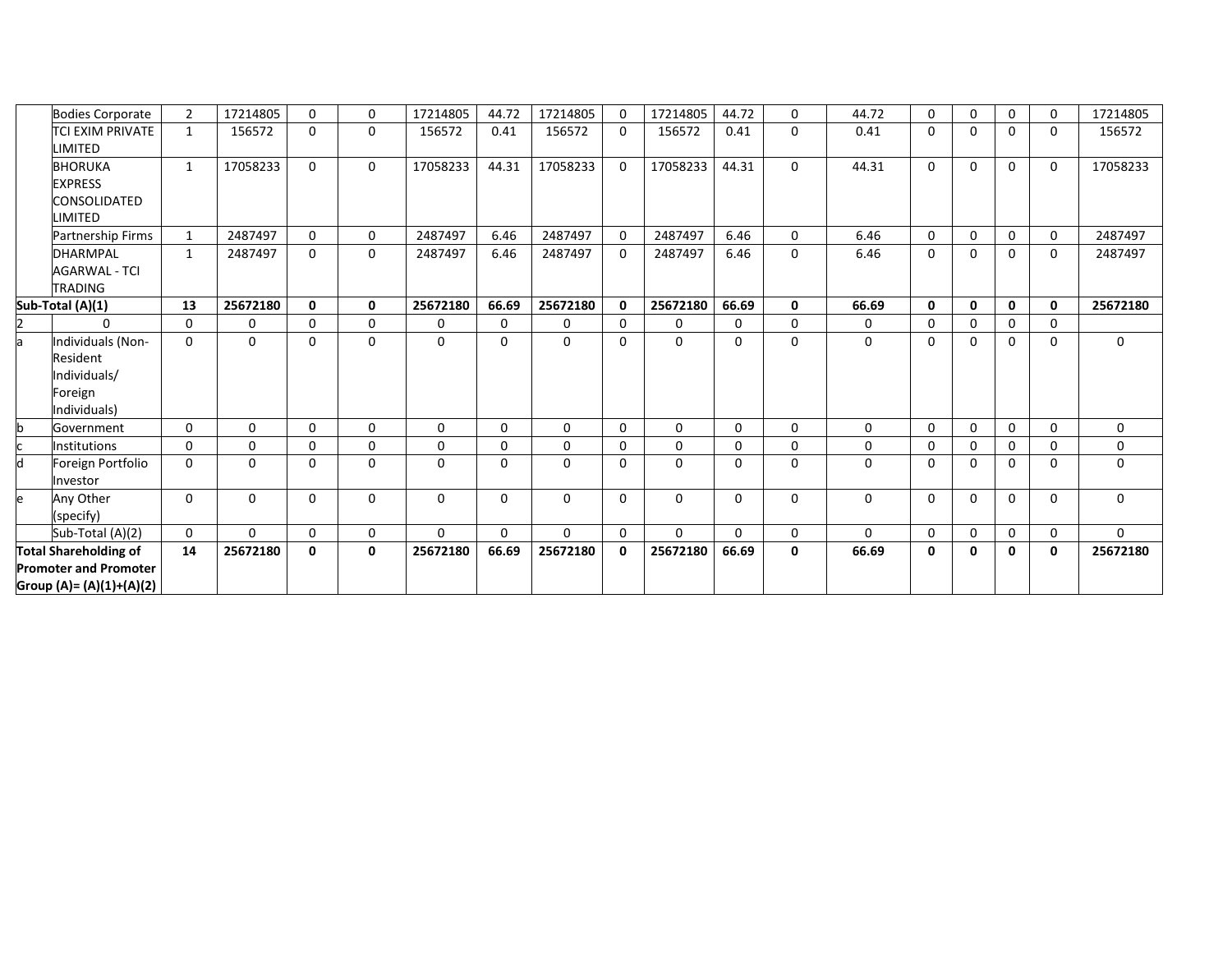| ry<br>(1) | Cat Category & Name of No of<br>ego the Shareholder(II)                       | olders<br>(IV) | No of fully No. of<br>Shareh paid up<br>equity<br>shares | Partly<br>paid-up<br>equity | No. of<br>No of<br><b>Shares</b><br>Underlyi VI) | $VII=(IV+V+$ | Total No of Shareholdi Number of Voting Rights held in each<br>Shares Helding as a % of class of securities<br>total no of (IX)<br>shares | <b>Class X</b> | <b>Class Y</b> | Total       | Total as a                                         | No of<br><b>Shares</b>                | <b>Shareholding</b><br>as a %<br>Underlying assuming full<br>Outstandin conversion of | Locked in<br><b>Shares</b><br>(XII) | Number of                            | Number of | <b>Shares pledged</b><br>or otherwise<br>encumbered | <b>Numb</b><br>er of<br>equity<br>shares<br>held in |
|-----------|-------------------------------------------------------------------------------|----------------|----------------------------------------------------------|-----------------------------|--------------------------------------------------|--------------|-------------------------------------------------------------------------------------------------------------------------------------------|----------------|----------------|-------------|----------------------------------------------------|---------------------------------------|---------------------------------------------------------------------------------------|-------------------------------------|--------------------------------------|-----------|-----------------------------------------------------|-----------------------------------------------------|
|           |                                                                               |                | held (IV)                                                | shares<br>held<br>(V)       | ng<br><b>Deposito</b><br>ry                      |              | (calculated<br>as per<br><b>SCRR, 1957</b>                                                                                                |                |                |             | % of Total <sup>B</sup><br><b>Voting</b><br>rights | securities                            | convertible<br>convertible Securities (as a<br>percentage of                          |                                     | As a % No.                           | (XIII)    | As a %                                              | demat<br>erializ<br>ed<br>form                      |
|           |                                                                               |                |                                                          |                             | <b>Receipts</b><br>(VI)                          |              | (VIII)<br>As a % of<br>$(A+B+C2$                                                                                                          |                |                |             |                                                    | (Including<br><b>Warrants)</b><br>(X) | diluted share<br>capital) XI=<br>(VII)+(X) As a %<br>of $(A+B+C2)$                    | No.                                 | of<br>total<br><b>Shares</b><br>held |           | of total<br><b>Shares</b><br>held                   | (XIV)                                               |
|           | <b>Institutions</b>                                                           |                |                                                          |                             |                                                  |              |                                                                                                                                           |                |                |             |                                                    |                                       |                                                                                       |                                     |                                      |           |                                                     |                                                     |
|           | Mutual Funds/                                                                 | 11             | 3108565                                                  | 0                           | 0                                                | 3108565      | 8.08                                                                                                                                      | 3108565        | $\Omega$       | 3108565     | 8.08                                               | 0                                     | 8.08                                                                                  | $\mathbf 0$                         | $\Omega$                             | <b>NA</b> | <b>NA</b>                                           | 3108565                                             |
|           | CANARA ROBECO<br>MUTUAL FUND A/C<br>CANARA ROBECO<br><b>EMERGING EQUITIES</b> | $\mathbf{1}$   | 1489019                                                  | $\Omega$                    | $\Omega$                                         | 1489019      | 3.87                                                                                                                                      | 1489019        | $\Omega$       | 1489019     | 3.87                                               | $\Omega$                              | 3.87                                                                                  | $\mathbf 0$                         | $\Omega$                             | <b>NA</b> | <b>NA</b>                                           | 1489019                                             |
|           | HDFC MUTUAL FUND<br><b>HDFC MULTI CAP</b><br><b>FUND</b>                      | $\mathbf{1}$   | 794355                                                   | $\Omega$                    | $\mathbf 0$                                      | 794355       | 2.06                                                                                                                                      | 794355         | $\Omega$       | 794355      | 2.06                                               | $\mathbf 0$                           | 2.06                                                                                  | $\Omega$                            | $\Omega$                             | <b>NA</b> | <b>NA</b>                                           | 794355                                              |
|           | SUNDARAM MUTUAL<br>FUND A/C<br>SUNDARAM MULTI<br>CAP FUND                     | $\mathbf{1}$   | 443074                                                   | $\Omega$                    | $\Omega$                                         | 443074       | 1.15                                                                                                                                      | 443074         | $\Omega$       | 443074      | 1.15                                               | $\pmb{0}$                             | 1.15                                                                                  | $\Omega$                            | $\Omega$                             | <b>NA</b> | <b>NA</b>                                           | 443074                                              |
|           | <b>Venture Capital</b><br>Funds                                               | $\mathbf 0$    | $\mathbf 0$                                              | 0                           | $\mathbf 0$                                      | 0            | $\mathbf 0$                                                                                                                               | $\Omega$       | $\mathbf 0$    | $\mathbf 0$ | $\Omega$                                           | $\mathbf 0$                           | $\Omega$                                                                              | $\mathbf 0$                         | $\mathbf 0$                          | <b>NA</b> | <b>NA</b>                                           | $\Omega$                                            |
|           | Alternate Investment<br>Funds                                                 | $\overline{2}$ | 17291                                                    | $\mathbf 0$                 | $\mathbf 0$                                      | 17291        | 0.04                                                                                                                                      | 17291          | $\mathbf 0$    | 17291       | 0.04                                               | $\pmb{0}$                             | 0.04                                                                                  | $\mathbf 0$                         | $\mathbf 0$                          | <b>NA</b> | <b>NA</b>                                           | 17291                                               |
| Ы         | Foreign Venture<br>Capital Investors                                          | $\Omega$       | $\mathbf 0$                                              | 0                           | $\mathbf 0$                                      | 0            | $\mathbf 0$                                                                                                                               | $\mathbf 0$    | $\Omega$       | $\mathbf 0$ | $\Omega$                                           | $\mathbf 0$                           | $\mathbf 0$                                                                           | $\mathbf 0$                         | $\mathbf 0$                          | <b>NA</b> | <b>NA</b>                                           | $\Omega$                                            |
|           | Foreign Portfolio<br>Investors                                                | 65             | 769178                                                   | $\mathbf 0$                 | 0                                                | 769178       | $\overline{2}$                                                                                                                            | 769178         | $\Omega$       | 769178      | $\overline{2}$                                     | $\mathbf 0$                           | $\overline{2}$                                                                        | 0                                   | $\mathbf 0$                          | <b>NA</b> | <b>NA</b>                                           | 769178                                              |
|           | Financial Institutions/<br><b>Banks</b>                                       | $\overline{4}$ | 666                                                      | $\Omega$                    | $\Omega$                                         | 666          | $\Omega$                                                                                                                                  | 666            | $\Omega$       | 666         | $\Omega$                                           | $\Omega$                              | $\Omega$                                                                              | $\Omega$                            | $\Omega$                             | <b>NA</b> | <b>NA</b>                                           | $\Omega$                                            |
|           | <b>Insurance Companies</b>                                                    | $\mathbf 0$    | 0                                                        | 0                           | 0                                                | 0            | 0                                                                                                                                         | 0              | $\Omega$       | 0           | 0                                                  | $\mathbf 0$                           | 0                                                                                     | 0                                   | $\mathbf 0$                          | <b>NA</b> | <b>NA</b>                                           | $\mathbf 0$                                         |
|           | Provident Funds/<br><b>Pension Funds</b>                                      | $\Omega$       | $\Omega$                                                 | $\mathbf 0$                 | $\mathbf 0$                                      | $\Omega$     | $\mathbf 0$                                                                                                                               | $\mathbf 0$    | $\Omega$       | $\Omega$    | $\Omega$                                           | $\mathbf 0$                           | 0                                                                                     | $\Omega$                            | $\Omega$                             | <b>NA</b> | <b>NA</b>                                           | $\Omega$                                            |
|           | Any Other (specify)                                                           | $\mathbf 0$    | $\Omega$                                                 | $\mathbf 0$                 | 0                                                | 0            | 0                                                                                                                                         | $\Omega$       | $\Omega$       | $\Omega$    | $\mathbf 0$                                        | $\mathbf 0$                           | 0                                                                                     | $\mathbf 0$                         | $\mathbf 0$                          | <b>NA</b> | <b>NA</b>                                           | $\Omega$                                            |
|           | Sub-Total (B)(1)                                                              | 82             | 3895700                                                  | $\mathbf 0$                 | $\mathbf 0$                                      | 3895700      | 10.12                                                                                                                                     | 3895700        | $\mathbf 0$    | 3895700     | 10.12                                              | 0                                     | 10.12                                                                                 | $\mathbf 0$                         | $\mathbf 0$                          | <b>NA</b> | <b>NA</b>                                           | 3895034                                             |
|           | Central Government/<br>State Government(s)/<br>President of India             | $\Omega$       | $\Omega$                                                 | $\Omega$                    | $\Omega$                                         | $\Omega$     | $\Omega$                                                                                                                                  | $\Omega$       | $\Omega$       | $\Omega$    | $\Omega$                                           | $\Omega$                              | $\Omega$                                                                              | $\Omega$                            | $\Omega$                             | <b>NA</b> | <b>NA</b>                                           | $\mathbf{0}$                                        |
|           | Sub-Total (B)(2)                                                              | 0              | 0                                                        | $\mathbf 0$                 | 0                                                | 0            | 0                                                                                                                                         | 0              | 0              | $\mathbf 0$ | 0                                                  | $\mathbf{0}$                          | 0                                                                                     | 0                                   | $\mathbf 0$                          | <b>NA</b> | <b>NA</b>                                           | 0                                                   |

# **Table III - Statement showing shareholding pattern of the Public shareholder**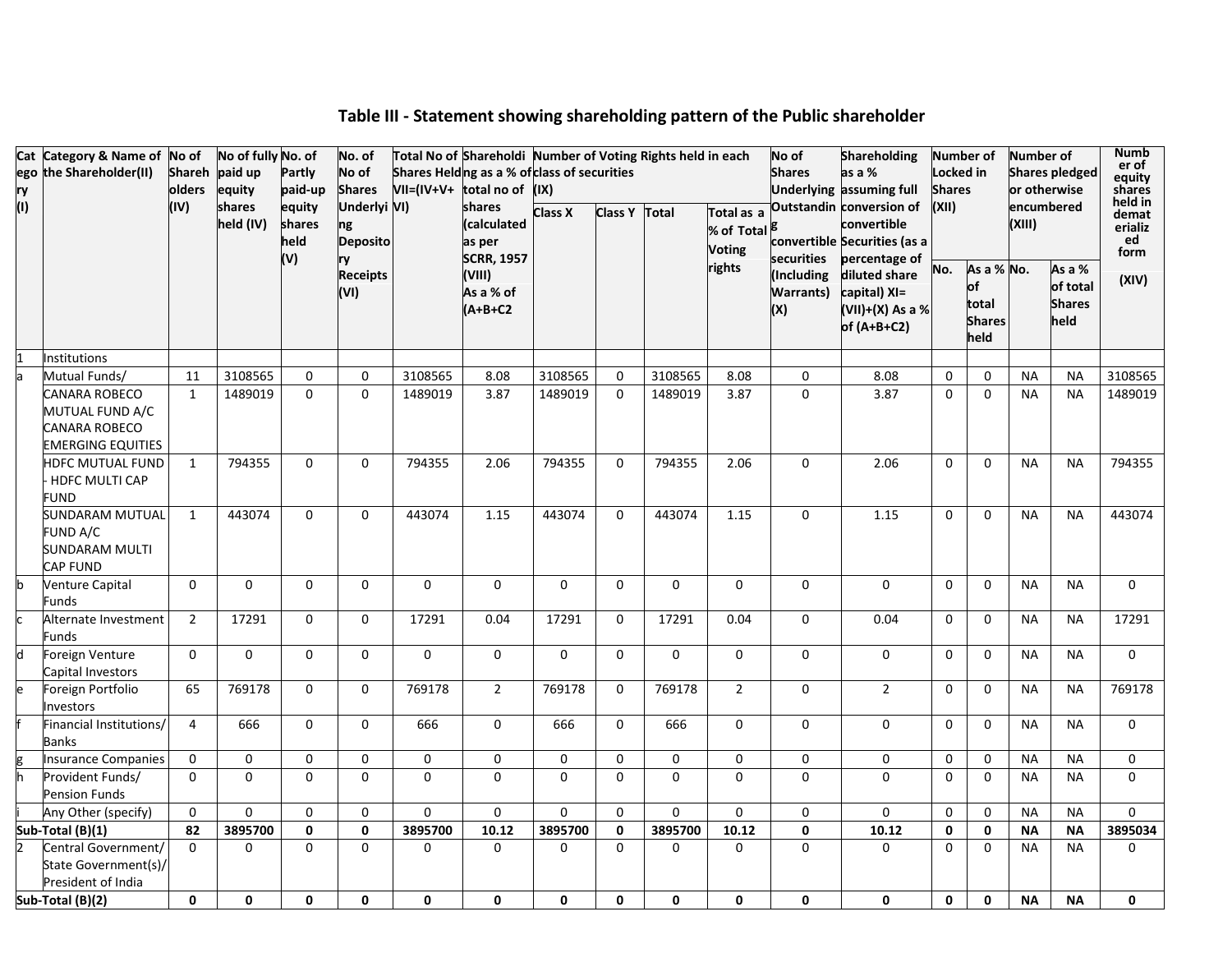| <sub>B</sub> | Non-institutions                                                                            | $\Omega$       | $\Omega$     | $\Omega$     | 0        | 0        | $\Omega$ | $\Omega$ | $\Omega$     | $\Omega$ | 0        | $\Omega$     | 0           | $\Omega$     | $\Omega$    | <b>NA</b> | <b>NA</b> | 0           |
|--------------|---------------------------------------------------------------------------------------------|----------------|--------------|--------------|----------|----------|----------|----------|--------------|----------|----------|--------------|-------------|--------------|-------------|-----------|-----------|-------------|
|              | Individuals -                                                                               | 40638          | 5880150      | $\Omega$     | $\Omega$ | 5880150  | 15.27    | 5880150  | $\mathbf{0}$ | 5880150  | 15.27    | 0            | 15.27       | 0            | 0           | <b>NA</b> | <b>NA</b> | 5349692     |
|              | Individual<br>shareholders holding<br>nominal share capital<br>up to Rs. 2 lakhs.           | 40634          | 4658754      | $\Omega$     | $\Omega$ | 4658754  | 12.10    | 4658754  | $\Omega$     | 4658754  | 12.10    | $\Omega$     | 12.10       | $\Omega$     | $\Omega$    | <b>NA</b> | <b>NA</b> | 4128296     |
|              | Individual<br>shareholders holding<br>nominal share capital<br>in excess of Rs. 2<br>lakhs. | 4              | 1221396      | $\Omega$     | $\Omega$ | 1221396  | 3.17     | 1221396  | $\Omega$     | 1221396  | 3.17     | $\Omega$     | 3.17        | $\Omega$     | $\Omega$    | <b>NA</b> | <b>NA</b> | 1221396     |
|              | <b>INVESCO INDIA TAX</b><br>PLAN                                                            | $\mathbf{1}$   | 568841       | $\Omega$     | 0        | 568841   | 1.48     | 568841   | $\mathbf{0}$ | 568841   | 1.48     | 0            | 1.48        | $\Omega$     | 0           | <b>NA</b> | <b>NA</b> | 568841      |
|              | NIRMAL MISHRILAL<br><b>BANG HUF</b>                                                         | 1              | 433960       | $\Omega$     | $\Omega$ | 433960   | 1.13     | 433960   | $\mathbf{0}$ | 433960   | 1.13     | $\Omega$     | 1.13        | 0            | $\Omega$    | <b>NA</b> | <b>NA</b> | 433960      |
|              | <b>NBFCs registered</b><br>with RBI                                                         | $\Omega$       | $\mathbf{0}$ | $\Omega$     | $\Omega$ | $\Omega$ | $\Omega$ | $\Omega$ | $\Omega$     | $\Omega$ | $\Omega$ | $\Omega$     | $\mathbf 0$ | $\Omega$     | $\Omega$    | <b>NA</b> | <b>NA</b> | $\mathbf 0$ |
|              | <b>Employee Trusts</b>                                                                      | $\Omega$       | $\Omega$     | $\Omega$     | $\Omega$ | $\Omega$ | $\Omega$ | $\Omega$ | $\Omega$     | $\Omega$ | $\Omega$ | $\Omega$     | 0           | $\mathbf 0$  | $\Omega$    | <b>NA</b> | <b>NA</b> | $\mathbf 0$ |
|              | Overseas<br>Depositories (holding<br>DRs) (balancing<br>figure)                             | $\Omega$       | $\Omega$     | $\Omega$     | $\Omega$ | $\Omega$ | $\Omega$ | $\Omega$ | $\Omega$     | $\Omega$ | $\Omega$ | $\Omega$     | $\mathbf 0$ | 0            | $\Omega$    | <b>NA</b> | <b>NA</b> | $\Omega$    |
|              | Any Other (specify)                                                                         | 1901           | 3047095      | 0            | 0        | 3047095  | 7.92     | 3047095  | $\Omega$     | 3047095  | 7.92     | 0            | 7.92        | 0            | $\mathbf 0$ | <b>NA</b> | <b>NA</b> | 2974894     |
|              | <b>Bodies Corporate</b>                                                                     | 441            | 748452       | $\mathbf 0$  | 0        | 748452   | 1.94     | 748452   | $\Omega$     | 748452   | 1.94     | 0            | 1.94        | 0            | $\pmb{0}$   | <b>NA</b> | <b>NA</b> | 740182      |
|              | <b>Clearing Members</b>                                                                     | 29             | 7739         | $\Omega$     | $\Omega$ | 7739     | 0.02     | 7739     | $\Omega$     | 7739     | 0.02     | $\mathbf 0$  | 0.02        | 0            | $\Omega$    | <b>NA</b> | <b>NA</b> | 7739        |
|              | Employees                                                                                   | 20             | 97971        | $\Omega$     | 0        | 97971    | 0.25     | 97971    | $\Omega$     | 97971    | 0.25     | 0            | 0.25        | 0            | $\Omega$    | <b>NA</b> | <b>NA</b> | 97971       |
|              | <b>Non-Resident Indian</b><br>(NRI)                                                         | 895            | 232390       | $\Omega$     | $\Omega$ | 232390   | 0.6      | 232390   | $\mathbf{0}$ | 232390   | 0.6      | $\Omega$     | 0.6         | $\Omega$     | $\Omega$    | <b>NA</b> | <b>NA</b> | 168459      |
|              | Others-Qualified<br><b>Institutional Buyer</b>                                              | $\overline{3}$ | 417825       | $\Omega$     | $\Omega$ | 417825   | 1.09     | 417825   | $\Omega$     | 417825   | 1.09     | $\Omega$     | 1.09        | $\Omega$     | $\Omega$    | <b>NA</b> | <b>NA</b> | 417825      |
|              | Others-Non Resident<br>Indian (Non)<br>Repatriable                                          | 502            | 1160950      | $\Omega$     | $\Omega$ | 1160950  | 3.02     | 1160950  | $\Omega$     | 1160950  | 3.02     | 0            | 3.02        | 0            | 0           | <b>NA</b> | <b>NA</b> | 1160950     |
|              | Sushma Chamaria                                                                             | $\mathbf{1}$   | 1015482      | $\Omega$     | $\Omega$ | 1015482  | 2.64     | 1015482  | $\Omega$     | 1015482  | 2.64     | $\Omega$     | 2.64        | $\Omega$     | $\Omega$    | <b>NA</b> | <b>NA</b> | 1015482     |
|              | Trusts                                                                                      | 10             | 21458        | $\Omega$     | $\Omega$ | 21458    | 0.06     | 21458    | $\Omega$     | 21458    | 0.06     | 0            | 0.06        | 0            | 0           | <b>NA</b> | <b>NA</b> | 21458       |
|              | Unclaimed /Suspense<br>or Escrow Account                                                    | $\mathbf{1}$   | 360310       | $\Omega$     | $\Omega$ | 360310   | 0.94     | 360310   | $\Omega$     | 360310   | 0.94     | $\mathbf{0}$ | 0.94        | $\Omega$     | $\Omega$    | <b>NA</b> | <b>NA</b> | 360310      |
|              | Sub-Total (B)(3)                                                                            | 42539          | 8927245      | $\mathbf{0}$ | 0        | 8927245  | 23.19    | 8927245  | $\Omega$     | 8927245  | 23.19    | $\mathbf 0$  | 23.19       | $\mathbf 0$  | 0           | <b>NA</b> | <b>NA</b> | 8324586     |
|              | <b>Total Public Shareholding</b><br>$(B)=(B)(1)+(B)(2)+(B)(3)$                              | 42621          | 12822945     | $\Omega$     | 0        | 12822945 | 33.31    | 12822945 | $\Omega$     | 12822945 | 33.31    | 0            | 33.31       | $\mathbf{0}$ | 0           | <b>NA</b> | <b>NA</b> | 12219620    |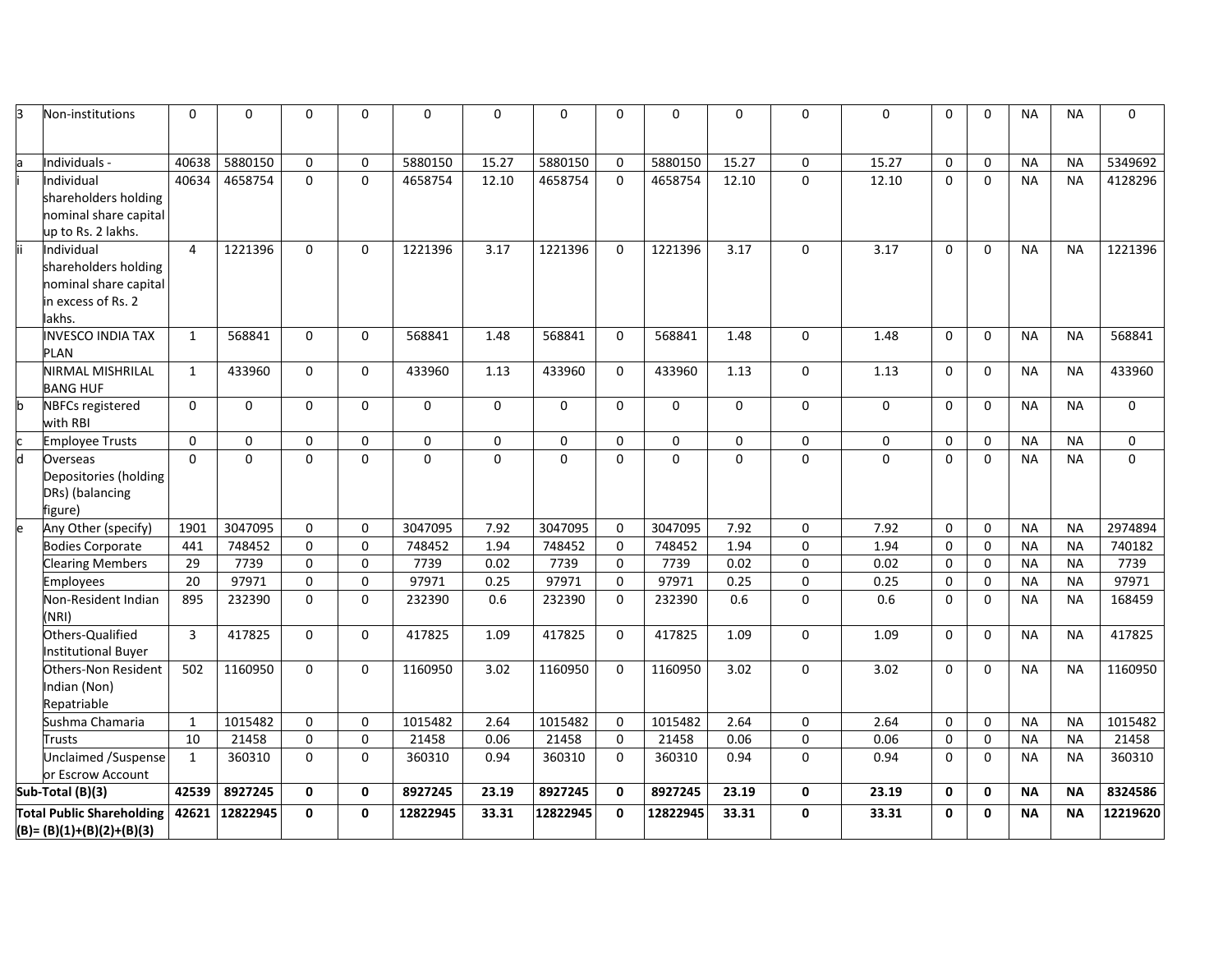| ry<br>(1) | Cat Category & Name of No of<br>ego the Shareholder(II)                                                 | olders<br>(IV) | No of fully No. of<br>Shareh paid up<br>equity<br>shares<br>held (IV) | Partly<br>paid-up<br>equity<br>shares<br>held<br>(V) | No. of<br>No of<br><b>Shares</b><br>Underlyi VI)<br>ng<br>Deposito<br>Receipts<br>(VI) | $VII=(IV+V+$ total no of $(IX)$ | Total No of Shareholdi Number of Voting Rights held in each<br>Shares Helding as a % of class of securities<br>shares<br>(calculated<br>as per<br><b>SCRR, 1957</b><br>(VIII)<br>As a % of<br>$(A+B+C2$ | <b>Class X</b> | Class Y Total |          | Total as a<br>% of Total <sup>5</sup><br><b>Voting</b><br>rights | No of<br><b>Shares</b><br>securities<br>(Including<br><b>Warrants</b> )<br>(X) | <b>Shareholding</b><br>as a %<br>Underlying assuming full<br>Outstandin conversion of<br>convertible<br>convertible Securities (as a<br>percentage of<br>diluted share<br>capital) XI=<br>(VII)+(X) As a % <br>of $(A+B+C2)$ | Locked in<br><b>Shares</b><br>(XII)<br>No. | Number of<br>As a % No.<br>Юt<br>total<br><b>Shares</b><br>held | Number of<br>or otherwise<br>encumbered<br>(XIII) | Shares pledged<br>As a %<br>of total<br><b>Shares</b><br>held | <b>Numb</b><br>er of<br>equity<br>shares<br>held in<br>demat<br>erializ<br>ed<br>form<br>(XIV) |
|-----------|---------------------------------------------------------------------------------------------------------|----------------|-----------------------------------------------------------------------|------------------------------------------------------|----------------------------------------------------------------------------------------|---------------------------------|---------------------------------------------------------------------------------------------------------------------------------------------------------------------------------------------------------|----------------|---------------|----------|------------------------------------------------------------------|--------------------------------------------------------------------------------|------------------------------------------------------------------------------------------------------------------------------------------------------------------------------------------------------------------------------|--------------------------------------------|-----------------------------------------------------------------|---------------------------------------------------|---------------------------------------------------------------|------------------------------------------------------------------------------------------------|
| 1         | Custodian/DR Holder                                                                                     | $\Omega$       | 0                                                                     | $\Omega$                                             | 0                                                                                      | 0                               | $\Omega$                                                                                                                                                                                                | 0              | 0             | $\Omega$ | 0                                                                | $\Omega$                                                                       | 0                                                                                                                                                                                                                            | $\Omega$                                   | 0                                                               | $\Omega$                                          | 0                                                             | 0                                                                                              |
| I2        | <b>Employee Benefit</b><br>Trust (under SEBI<br>(Share based<br>Employee Benefit)<br>Regulations, 2014) | $\Omega$       | 0                                                                     | $\Omega$                                             | 0                                                                                      | 0                               | 0                                                                                                                                                                                                       | 0              | 0             | $\Omega$ | 0                                                                | 0                                                                              | <sup>0</sup>                                                                                                                                                                                                                 | $\Omega$                                   | 0                                                               | $\mathbf 0$                                       | 0                                                             |                                                                                                |
|           | <b>Total Non-Promoter- Non</b><br>Public Shareholding (C)=<br>$(C)(1)+(C)(2)$                           | 0              | $\Omega$                                                              | O                                                    | 0                                                                                      | 0                               | 0                                                                                                                                                                                                       | 0              | 0             | 0        | 0                                                                | 0                                                                              | $\Omega$                                                                                                                                                                                                                     | $\mathbf{0}$                               | 0                                                               | $\mathbf 0$                                       | 0                                                             | n                                                                                              |

# **Table IV - Statement showing shareholding pattern of the Non Promoter- Non Public shareholder**